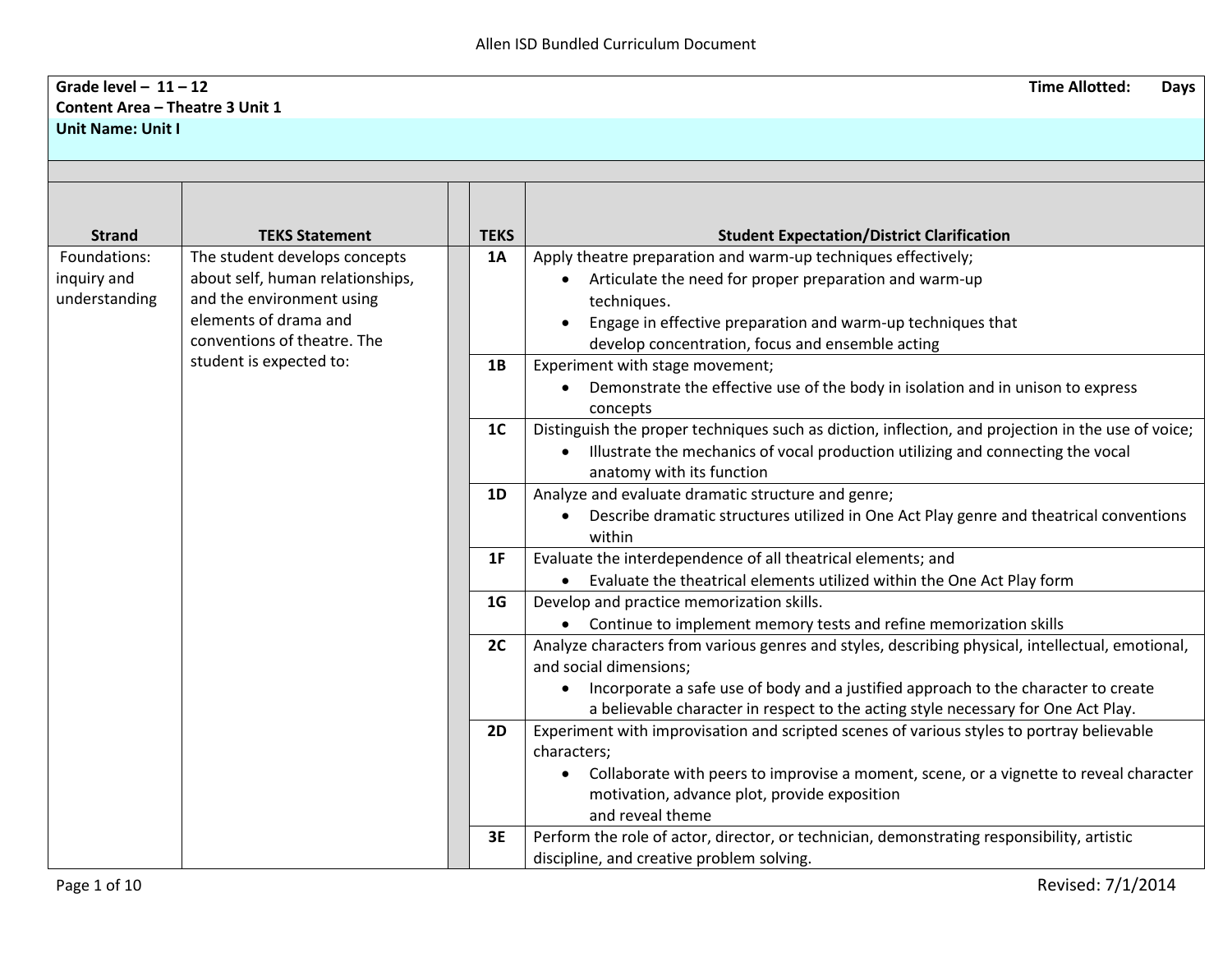|                                                    |                         |                                    |           |            |                                                                                       | Explore the processes the director uses within the production hierarchy to protect and         |  |  |
|----------------------------------------------------|-------------------------|------------------------------------|-----------|------------|---------------------------------------------------------------------------------------|------------------------------------------------------------------------------------------------|--|--|
|                                                    |                         |                                    |           |            |                                                                                       | convey author's intent through the designers, technicians, actors to the audience              |  |  |
| <b>Historical and</b>                              |                         | The student relates theatre to     | <b>4A</b> |            | Evaluate historical and cultural influences on theatre                                |                                                                                                |  |  |
| cultural                                           |                         | history, society, and culture. The |           | $\bullet$  |                                                                                       | Recognize theatre as a social and cultural institution throughout                              |  |  |
| relevance                                          | student is expected to: |                                    |           |            | history                                                                               |                                                                                                |  |  |
|                                                    |                         |                                    |           | $\bullet$  |                                                                                       | Analyze rituals and celebrations as theatrical events                                          |  |  |
|                                                    |                         |                                    | 4D        |            | in dramatic literature                                                                | Research the influences of world drama and theatre and identify key figures, works, and trends |  |  |
|                                                    |                         |                                    |           |            | <b>Read Hamlet</b>                                                                    |                                                                                                |  |  |
|                                                    |                         |                                    |           | $\bullet$  |                                                                                       |                                                                                                |  |  |
|                                                    |                         |                                    |           |            |                                                                                       | Determine literary influences of play on modern day theatre                                    |  |  |
|                                                    |                         |                                    | 4F        |            | Identify and appreciate the innovations and contributions of the United States to the |                                                                                                |  |  |
|                                                    |                         |                                    |           |            |                                                                                       | performing arts such as theatre, melodrama, musical theatre, radio, film, television,          |  |  |
|                                                    |                         |                                    |           |            | technology, or electronic media.                                                      |                                                                                                |  |  |
|                                                    |                         |                                    |           |            | • Review the history of radio into television                                         |                                                                                                |  |  |
| Critical                                           |                         | The student responds to and        | <b>5A</b> |            |                                                                                       | Compare behavior at various types of performances and practice appropriate audience            |  |  |
| evaluation and                                     |                         | evaluates theatre and theatrical   |           | etiquette; |                                                                                       |                                                                                                |  |  |
| response                                           |                         | performances. The student is       |           | $\bullet$  |                                                                                       | Compare/contrast appropriate audience etiquette for television versus life theatre             |  |  |
|                                                    | expected to:            |                                    |           |            | performance                                                                           |                                                                                                |  |  |
|                                                    |                         |                                    | 5C        |            |                                                                                       | Apply the concepts of evaluation to performances and evaluate theatre, film, television, and   |  |  |
|                                                    |                         |                                    |           |            |                                                                                       | other media with depth and complexity using appropriate vocabulary;                            |  |  |
|                                                    |                         |                                    |           |            |                                                                                       | • Evaluate emotional responses to television performances using complex justifications         |  |  |
|                                                    |                         |                                    | 5F        |            |                                                                                       | Use technology such as portfolios, research projects, and journals to document and present     |  |  |
|                                                    |                         |                                    |           |            | information in a clear and coherent manner;                                           |                                                                                                |  |  |
|                                                    |                         |                                    |           | $\bullet$  |                                                                                       | Select a career or vocational opportunity in theatre, film, and television and analyze         |  |  |
|                                                    |                         |                                    |           |            | the                                                                                   |                                                                                                |  |  |
|                                                    |                         |                                    |           |            |                                                                                       | training, skills, self-discipline, and artistic discipline needed to pursue them               |  |  |
|                                                    |                         |                                    |           |            |                                                                                       | Utilize technology to create a portfolio presentation                                          |  |  |
| <b>Content Vocabulary</b>                          |                         |                                    |           |            |                                                                                       |                                                                                                |  |  |
|                                                    |                         |                                    |           |            |                                                                                       |                                                                                                |  |  |
|                                                    |                         |                                    |           |            |                                                                                       |                                                                                                |  |  |
|                                                    |                         |                                    |           |            |                                                                                       |                                                                                                |  |  |
|                                                    |                         |                                    |           |            |                                                                                       |                                                                                                |  |  |
|                                                    |                         |                                    |           |            |                                                                                       |                                                                                                |  |  |
|                                                    |                         |                                    |           |            |                                                                                       |                                                                                                |  |  |
| <b>Enduring Understandings/Essential Questions</b> |                         |                                    |           |            |                                                                                       |                                                                                                |  |  |
|                                                    |                         |                                    |           |            |                                                                                       |                                                                                                |  |  |
|                                                    |                         |                                    |           |            |                                                                                       |                                                                                                |  |  |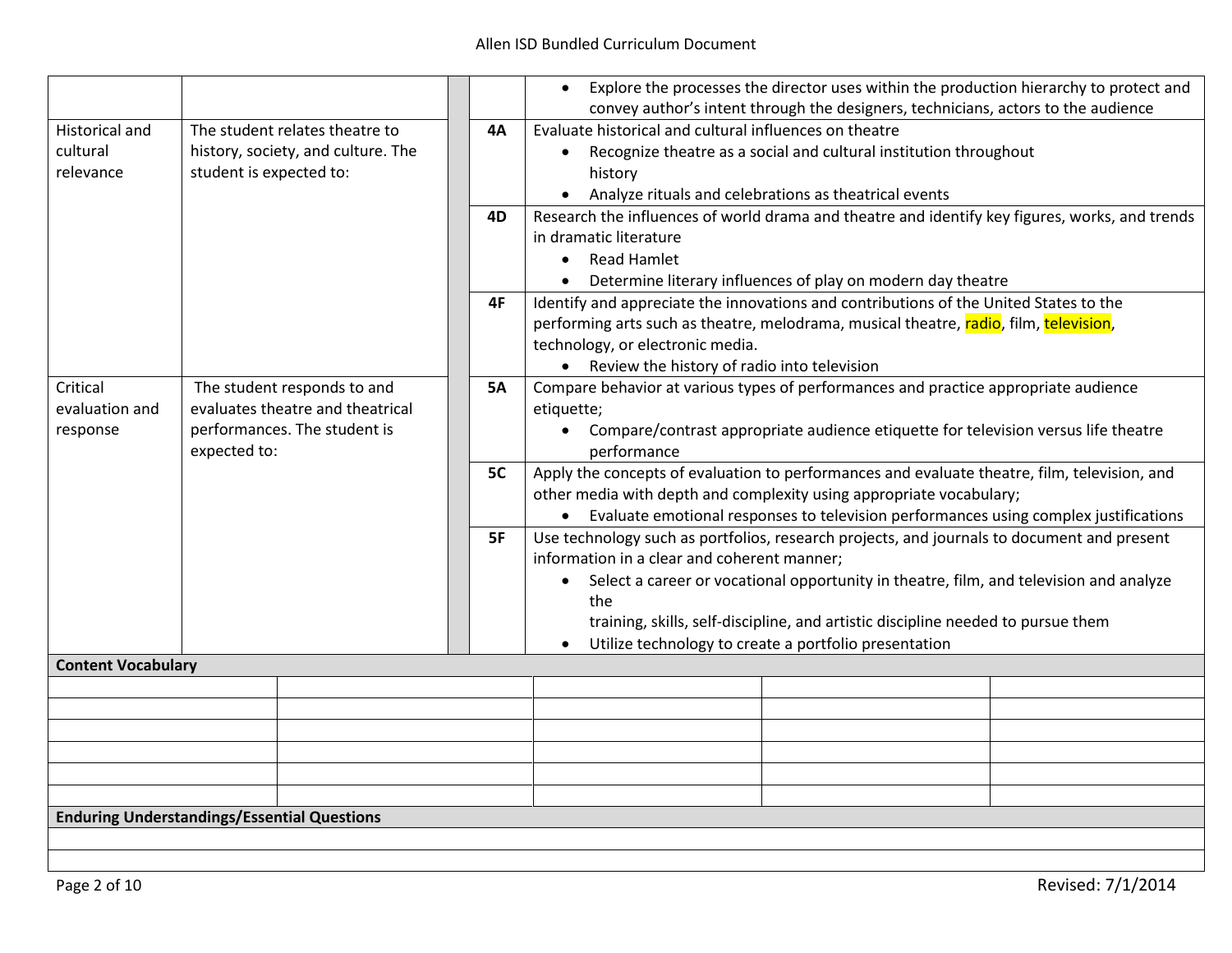| <b>Signature Lessons</b>    |
|-----------------------------|
| $\bullet$                   |
| <b>Resources</b>            |
| $\bullet$                   |
| <b>Textbook Alignment</b>   |
| $\bullet$                   |
| <b>Formative Assessment</b> |
| $\bullet$                   |
| <b>Summative Assessment</b> |
| $\bullet$                   |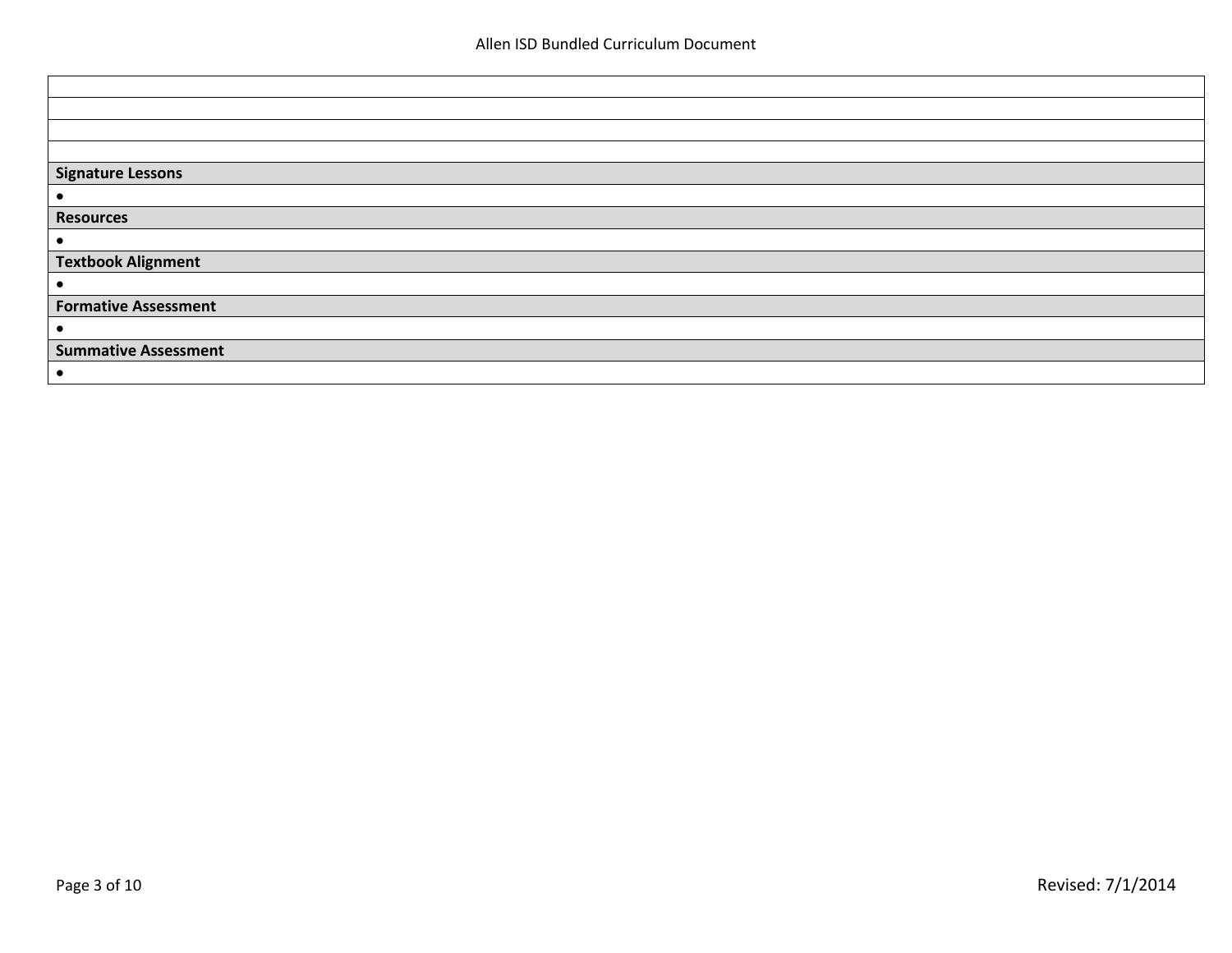## **Grade level – 11 – 12 Time Allotted: Days Content Area – Theatre 3 Unit 2 Unit Name: Unit II**

| <b>Strand</b>                                | <b>TEKS Statement</b>                                                                                   | <b>TEKS</b> | <b>Student Expectation/District Clarification</b>                                                                                                                                                                                                                                              |
|----------------------------------------------|---------------------------------------------------------------------------------------------------------|-------------|------------------------------------------------------------------------------------------------------------------------------------------------------------------------------------------------------------------------------------------------------------------------------------------------|
| Foundations:<br>inquiry and<br>understanding | The student develops concepts<br>about self, human relationships,<br>and the environment using          | 1A          | Apply theatre preparation and warm-up techniques effectively;<br>Demonstrate a systematic approach to preparing for a performance utilizing warm-up<br>techniques, both physical and vocal.                                                                                                    |
|                                              | elements of drama and<br>conventions of theatre. The<br>student is expected to:                         | 1B          | Experiment with stage movement;<br>Demonstrate the effective use of the body in isolation and in unison to illustrate a<br>physical activity                                                                                                                                                   |
|                                              |                                                                                                         | 1D          | Analyze and evaluate dramatic structure and genre;<br>Analyze Theatre of the Absurd with emphasis placed upon defining styles and<br>conventions associated with that genre<br>Read Waiting for Godot                                                                                          |
|                                              |                                                                                                         | 2C          | Analyze characters from various genres and styles, describing physical, intellectual, emotional,<br>and social dimensions;<br>• Analyze characters of Waiting for Godot paying attention to the style of Theatre of the<br>Absurd                                                              |
|                                              |                                                                                                         | 2E          | Write dialogue that reveals character motivation, advances plot, provides exposition, and<br>reveals theme; and<br>• Create dialogue in the Theatre of the Absurd style                                                                                                                        |
| Creative<br>expression:<br>production        | The student applies design,<br>directing, and theatre production<br>concepts and skills. The student is | 3A          | Experiment with technical elements of theatre safely and effectively in improvisation or<br>scripted scenes or plays;<br>• Ascertain style of technical needs appropriate to Theatre of the Absurd genre                                                                                       |
|                                              | expected to:                                                                                            | 3B          | Analyze and evaluate dramatic texts as a basis for technical discussions, considering themes,<br>settings, times, literary styles, genres, and characters;<br>Read and evaluate Waiting for Godot paying close attention themes, settings and<br>times                                         |
|                                              |                                                                                                         | 3D          | Perform a role such as actor, director, designer, technician, or editor in production decision<br>making and collaborate with others to tell a story through live theatre or media performance;<br>and<br>Collaborate with peers to perform a selection from Waiting for Godot to perform live |
| <b>Historical and</b>                        | The student relates theatre to                                                                          | <b>4A</b>   | Evaluate historical and cultural influences on theatre                                                                                                                                                                                                                                         |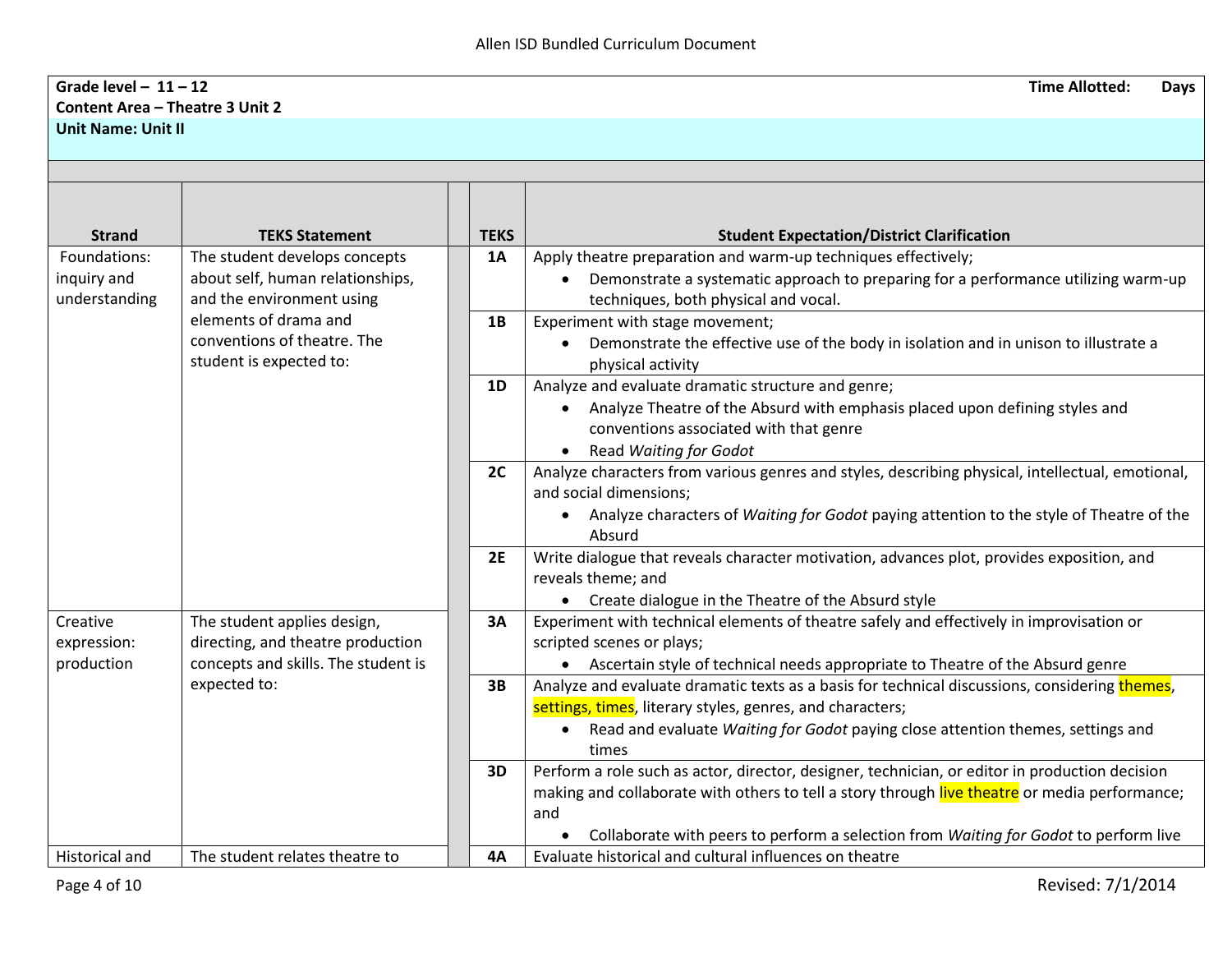## Allen ISD Bundled Curriculum Document

| cultural<br>history, society, and culture. The<br>student is expected to:<br>relevance | 4D<br><b>5D</b> | Research the influences of world drama and theatre and identify key figures, works, and trends<br>in dramatic literature;<br>• Determine key figures in Commedia del Arte and their influences on modern theatre<br>Compare communication methods of theatre with those of art, music, dance, and other media;<br>Analyze examples of theatre, dance, art, and music and identify methods of<br>$\bullet$<br>communication<br>Identify specific examples of communication in each piece,<br>$\bullet$<br>comparing the effectiveness of each |  |  |
|----------------------------------------------------------------------------------------|-----------------|----------------------------------------------------------------------------------------------------------------------------------------------------------------------------------------------------------------------------------------------------------------------------------------------------------------------------------------------------------------------------------------------------------------------------------------------------------------------------------------------------------------------------------------------|--|--|
| <b>Content Vocabulary</b>                                                              |                 |                                                                                                                                                                                                                                                                                                                                                                                                                                                                                                                                              |  |  |
|                                                                                        |                 |                                                                                                                                                                                                                                                                                                                                                                                                                                                                                                                                              |  |  |
|                                                                                        |                 |                                                                                                                                                                                                                                                                                                                                                                                                                                                                                                                                              |  |  |
|                                                                                        |                 |                                                                                                                                                                                                                                                                                                                                                                                                                                                                                                                                              |  |  |
|                                                                                        |                 |                                                                                                                                                                                                                                                                                                                                                                                                                                                                                                                                              |  |  |
|                                                                                        |                 |                                                                                                                                                                                                                                                                                                                                                                                                                                                                                                                                              |  |  |
| <b>Enduring Understandings/Essential Questions</b>                                     |                 |                                                                                                                                                                                                                                                                                                                                                                                                                                                                                                                                              |  |  |
|                                                                                        |                 |                                                                                                                                                                                                                                                                                                                                                                                                                                                                                                                                              |  |  |
|                                                                                        |                 |                                                                                                                                                                                                                                                                                                                                                                                                                                                                                                                                              |  |  |
|                                                                                        |                 |                                                                                                                                                                                                                                                                                                                                                                                                                                                                                                                                              |  |  |
|                                                                                        |                 |                                                                                                                                                                                                                                                                                                                                                                                                                                                                                                                                              |  |  |
|                                                                                        |                 |                                                                                                                                                                                                                                                                                                                                                                                                                                                                                                                                              |  |  |
|                                                                                        |                 |                                                                                                                                                                                                                                                                                                                                                                                                                                                                                                                                              |  |  |
| <b>Signature Lessons</b>                                                               |                 |                                                                                                                                                                                                                                                                                                                                                                                                                                                                                                                                              |  |  |
|                                                                                        |                 |                                                                                                                                                                                                                                                                                                                                                                                                                                                                                                                                              |  |  |
| <b>Resources</b>                                                                       |                 |                                                                                                                                                                                                                                                                                                                                                                                                                                                                                                                                              |  |  |
| <b>Textbook Alignment</b>                                                              |                 |                                                                                                                                                                                                                                                                                                                                                                                                                                                                                                                                              |  |  |
|                                                                                        |                 |                                                                                                                                                                                                                                                                                                                                                                                                                                                                                                                                              |  |  |
| <b>Formative Assessment</b>                                                            |                 |                                                                                                                                                                                                                                                                                                                                                                                                                                                                                                                                              |  |  |
|                                                                                        |                 |                                                                                                                                                                                                                                                                                                                                                                                                                                                                                                                                              |  |  |
| <b>Summative Assessment</b>                                                            |                 |                                                                                                                                                                                                                                                                                                                                                                                                                                                                                                                                              |  |  |
| $\bullet$                                                                              |                 |                                                                                                                                                                                                                                                                                                                                                                                                                                                                                                                                              |  |  |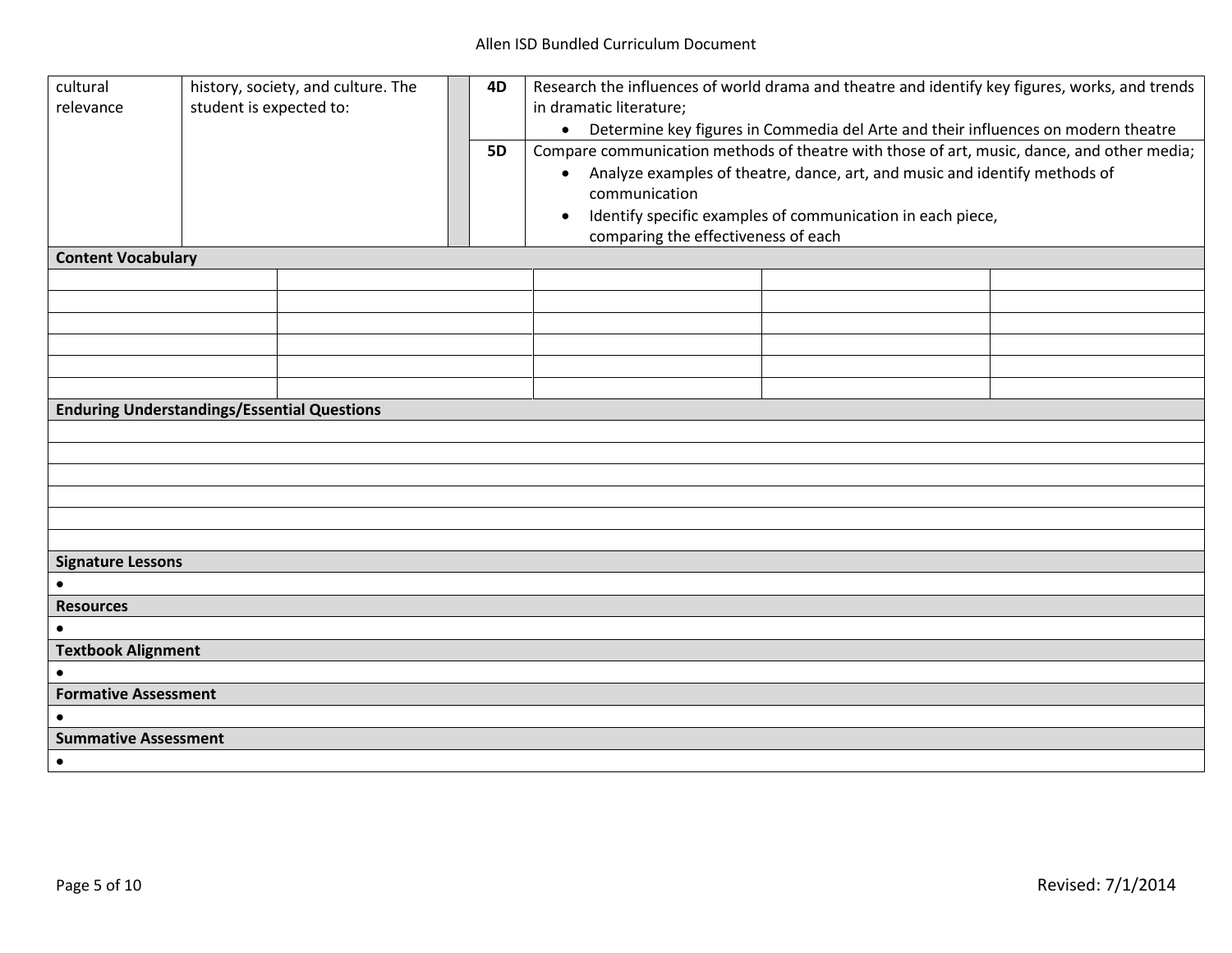| Grade level $-11-12$<br><b>Content Area - Theatre 3 Unit 3</b> |                                                                                                                                             |             | <b>Time Allotted:</b><br><b>Days</b>                                                                                                                                                                                                                                                                                                                                                                                                                       |
|----------------------------------------------------------------|---------------------------------------------------------------------------------------------------------------------------------------------|-------------|------------------------------------------------------------------------------------------------------------------------------------------------------------------------------------------------------------------------------------------------------------------------------------------------------------------------------------------------------------------------------------------------------------------------------------------------------------|
| <b>Unit Name: Unit III</b>                                     |                                                                                                                                             |             |                                                                                                                                                                                                                                                                                                                                                                                                                                                            |
|                                                                |                                                                                                                                             |             |                                                                                                                                                                                                                                                                                                                                                                                                                                                            |
| <b>Strand</b>                                                  | <b>TEKS Statement</b>                                                                                                                       | <b>TEKS</b> | <b>Student Expectation/District Clarification</b>                                                                                                                                                                                                                                                                                                                                                                                                          |
| Foundations:<br>inquiry and<br>understanding                   | The student develops concepts<br>about self, human relationships,<br>and the environment using                                              | 1A          | Apply theatre preparation and warm-up techniques effectively<br>Engage in effective preparation and warm-up techniques that develop concentration,<br>focus and ensemble acting.                                                                                                                                                                                                                                                                           |
|                                                                | elements of drama and<br>conventions of theatre. The<br>student is expected to:                                                             | 1B          | Experiment with stage movement;<br>Develop an understanding of Laban movements<br>$\bullet$                                                                                                                                                                                                                                                                                                                                                                |
| Creative<br>expression:<br>performance                         | The student interprets characters<br>using the voice and body<br>expressively and creates<br>dramatizations. The student is<br>expected to: | 2A          | Employ safe, appropriate techniques to allow for physical, vocal, and emotional expression;<br>Demonstrate Laban movements employing appropriate techniques                                                                                                                                                                                                                                                                                                |
| Creative                                                       | The student applies design,                                                                                                                 | 3C          | Cast and direct duet scenes;                                                                                                                                                                                                                                                                                                                                                                                                                               |
| expression:<br>production                                      | directing, and theatre production<br>concepts and skills. The student is<br>expected to:                                                    | 3E          | Perform the role of actor, director, or technician, demonstrating responsibility, artistic<br>discipline, and creative problem solving.<br>Collaborate with peers to create a responsibility flow chart for each member of the<br>ensemble                                                                                                                                                                                                                 |
| <b>Historical and</b><br>cultural<br>relevance                 | The student relates theatre to<br>history, society, and culture. The<br>student is expected to:                                             | 4F          | Identify and appreciate the innovations and contributions of the United States to the<br>performing arts such as theatre, melodrama, musical theatre, radio, film, television,<br>technology, or electronic media.<br>• Evaluate the history of film/movies and their evolvement with technology and<br>electronic media                                                                                                                                   |
| Critical<br>evaluation and<br>response                         | The student responds to and<br>evaluates theatre and theatrical<br>performances. The student is<br>expected to:                             | <b>5E</b>   | Make judgments about selected career and avocational opportunities such as theatre<br>education, arts administration, performance, design, management, and playwriting in theatre,<br>film, television, and other media and analyze the training, skills, self-discipline, and artistic<br>discipline needed to pursue such opportunities;<br>Choose three career or avocational areas to fully investigate<br>Present findings in a presentation to peers |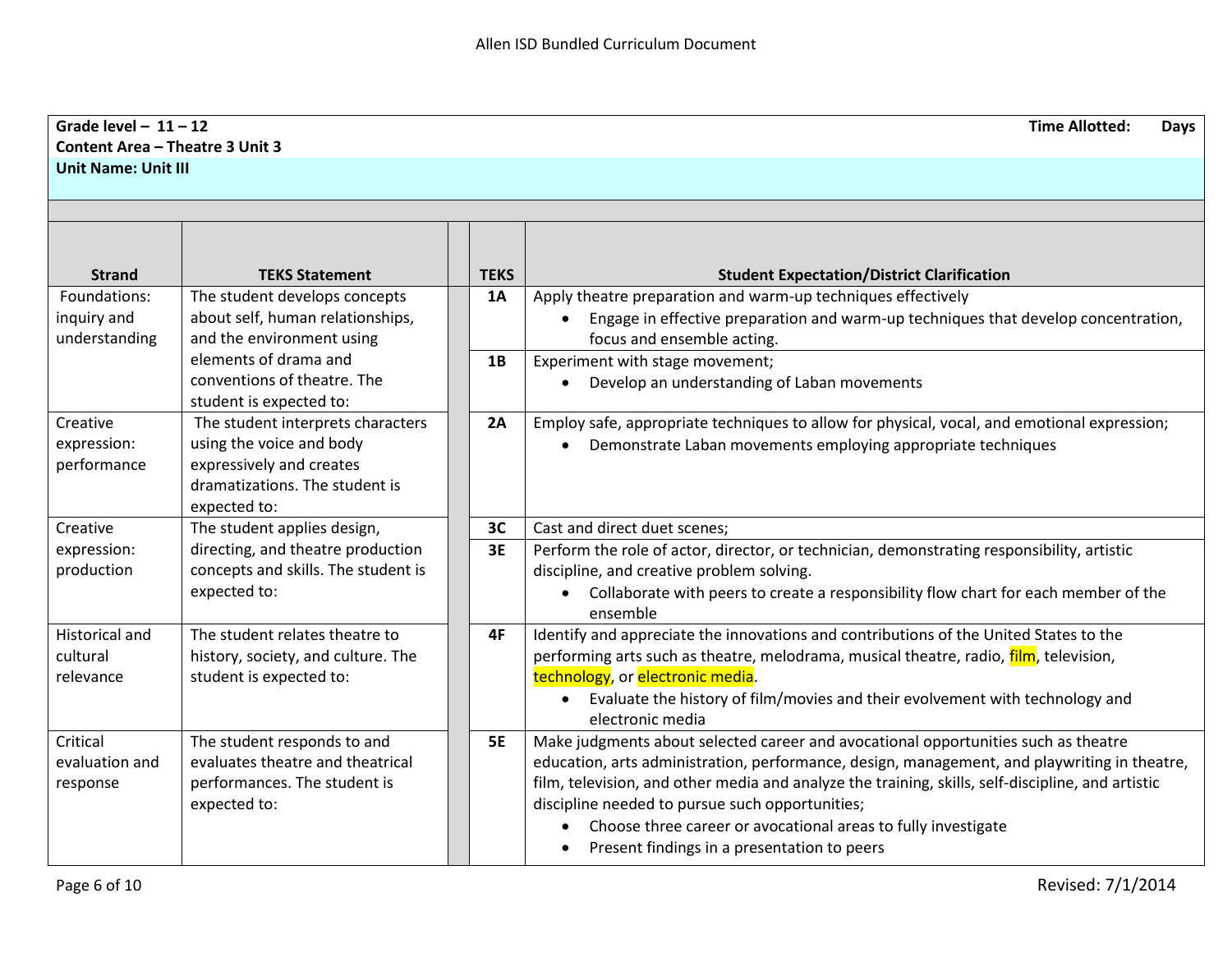|                                                    | <b>5G</b> | Relate theatre skills and experiences to higher education and careers outside of the theatre;<br>Explore of personal talents, competencies, and discipline within the theatrical field<br>$\bullet$<br>Investigate postsecondary educational institutions for further training<br>$\bullet$ |  |  |
|----------------------------------------------------|-----------|---------------------------------------------------------------------------------------------------------------------------------------------------------------------------------------------------------------------------------------------------------------------------------------------|--|--|
| <b>Content Vocabulary</b>                          |           |                                                                                                                                                                                                                                                                                             |  |  |
|                                                    |           |                                                                                                                                                                                                                                                                                             |  |  |
|                                                    |           |                                                                                                                                                                                                                                                                                             |  |  |
|                                                    |           |                                                                                                                                                                                                                                                                                             |  |  |
|                                                    |           |                                                                                                                                                                                                                                                                                             |  |  |
|                                                    |           |                                                                                                                                                                                                                                                                                             |  |  |
|                                                    |           |                                                                                                                                                                                                                                                                                             |  |  |
| <b>Enduring Understandings/Essential Questions</b> |           |                                                                                                                                                                                                                                                                                             |  |  |
|                                                    |           |                                                                                                                                                                                                                                                                                             |  |  |
|                                                    |           |                                                                                                                                                                                                                                                                                             |  |  |
|                                                    |           |                                                                                                                                                                                                                                                                                             |  |  |
|                                                    |           |                                                                                                                                                                                                                                                                                             |  |  |
|                                                    |           |                                                                                                                                                                                                                                                                                             |  |  |
|                                                    |           |                                                                                                                                                                                                                                                                                             |  |  |
| <b>Signature Lessons</b>                           |           |                                                                                                                                                                                                                                                                                             |  |  |
| $\bullet$                                          |           |                                                                                                                                                                                                                                                                                             |  |  |
| <b>Resources</b>                                   |           |                                                                                                                                                                                                                                                                                             |  |  |
| $\bullet$                                          |           |                                                                                                                                                                                                                                                                                             |  |  |
| <b>Textbook Alignment</b>                          |           |                                                                                                                                                                                                                                                                                             |  |  |
| $\bullet$                                          |           |                                                                                                                                                                                                                                                                                             |  |  |
| <b>Formative Assessment</b>                        |           |                                                                                                                                                                                                                                                                                             |  |  |
|                                                    |           |                                                                                                                                                                                                                                                                                             |  |  |
| <b>Summative Assessment</b>                        |           |                                                                                                                                                                                                                                                                                             |  |  |
| $\bullet$                                          |           |                                                                                                                                                                                                                                                                                             |  |  |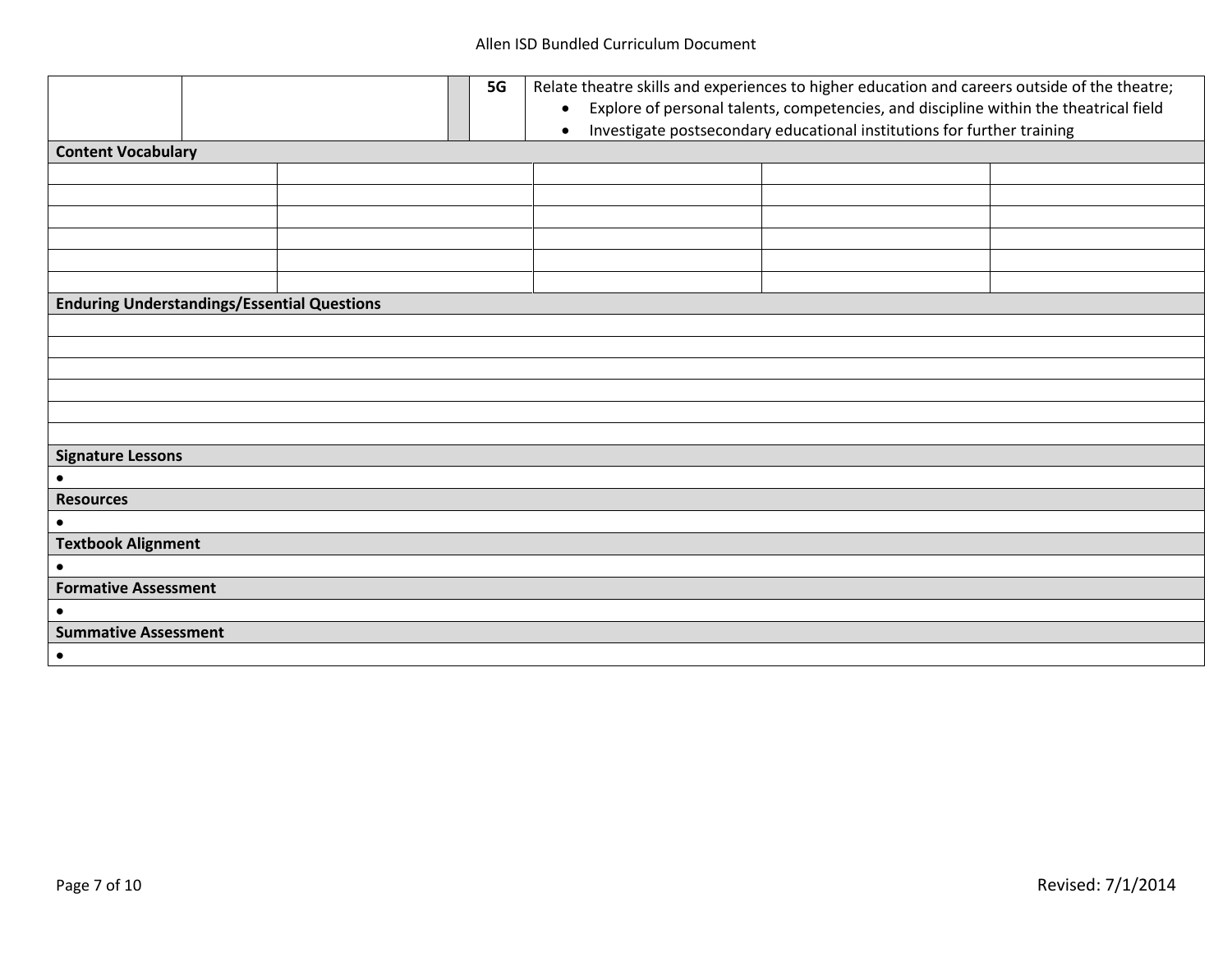| Grade level $-11-12$            |                                                            |                | <b>Time Allotted:</b><br><b>Days</b>                                                                                       |
|---------------------------------|------------------------------------------------------------|----------------|----------------------------------------------------------------------------------------------------------------------------|
| <b>Content Area - Theatre 3</b> |                                                            |                |                                                                                                                            |
| <b>Unit Name: Unit IV</b>       |                                                            |                |                                                                                                                            |
|                                 |                                                            |                |                                                                                                                            |
|                                 |                                                            |                |                                                                                                                            |
|                                 |                                                            |                |                                                                                                                            |
|                                 |                                                            |                |                                                                                                                            |
| <b>Strand</b>                   | <b>TEKS Statement</b>                                      | <b>TEKS</b>    | <b>Student Expectation/District Clarification</b>                                                                          |
| Foundations:                    | The student develops concepts                              | <b>1A</b>      | Apply theatre preparation and warm-up techniques effectively;                                                              |
| inquiry and                     | about self, human relationships,                           | 1B             | Experiment with stage movement;                                                                                            |
| understanding                   | and the environment using<br>elements of drama and         | 1 <sub>C</sub> | Distinguish the proper techniques such as diction, inflection, and projection in the use of voice;                         |
|                                 |                                                            | 1D             | Analyze and evaluate dramatic structure and genre;                                                                         |
|                                 | conventions of theatre. The                                | 1E             | Distinguish between the theatrical conventions of theatre, film, television, and other media;                              |
|                                 | student is expected to:                                    | 1F             | Evaluate the interdependence of all theatrical elements; and                                                               |
|                                 |                                                            | 1 <sub>G</sub> | Develop and practice memorization skills.                                                                                  |
| Creative                        | The student interprets characters                          | 2A             | Employ safe, appropriate techniques to allow for physical, vocal, and emotional expression;                                |
| expression:                     | using the voice and body                                   | 2B             | Analyze creativity as it relates to self and ensemble and its effect on audience;                                          |
| performance                     | expressively and creates<br>dramatizations. The student is | 2C             | Analyze characters from various genres and styles, describing physical, intellectual, emotional,<br>and social dimensions; |
|                                 | expected to:                                               | 2D             | Experiment with improvisation and scripted scenes of various styles to portray believable                                  |
|                                 |                                                            |                | characters;                                                                                                                |
|                                 |                                                            | 2E             | Write dialogue that reveals character motivation, advances plot, provides exposition, and                                  |
|                                 |                                                            |                | reveals theme; and                                                                                                         |
|                                 |                                                            | 2F             | Integrate two or more art or media forms in a performance.                                                                 |
| Creative                        | The student applies design,                                | 3A             | Experiment with technical elements of theatre safely and effectively in improvisation or                                   |
| expression:                     | directing, and theatre production                          |                | scripted scenes or plays;                                                                                                  |
| production                      | concepts and skills. The student is                        | 3B             | Analyze and evaluate dramatic texts as a basis for technical discussions, considering themes,                              |
|                                 | expected to:                                               |                | settings, times, literary styles, genres, and characters;                                                                  |
|                                 |                                                            | 3C             | Cast and direct duet scenes;                                                                                               |
|                                 |                                                            | 3D             | Perform a role such as actor, director, designer, technician, or editor in production decision                             |
|                                 |                                                            |                | making and collaborate with others to tell a story through live theatre or media performance;                              |
|                                 |                                                            |                | and                                                                                                                        |
|                                 |                                                            | 3E             | Perform the role of actor, director, or technician, demonstrating responsibility, artistic                                 |
|                                 |                                                            |                | discipline, and creative problem solving.                                                                                  |
| <b>Historical and</b>           | The student relates theatre to                             | 4A             | Evaluate historical and cultural influences on theatre                                                                     |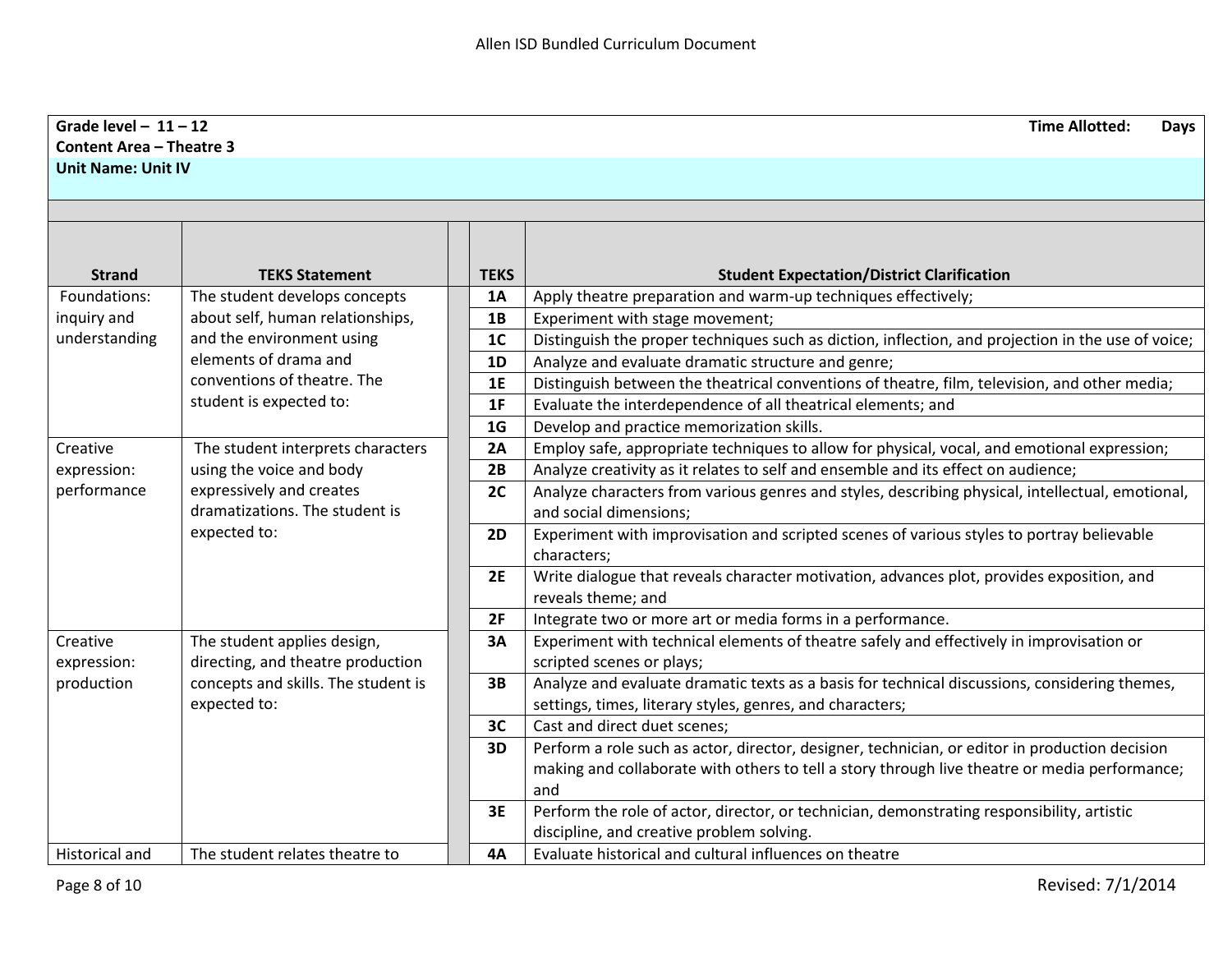| cultural<br>relevance                                                                         | history, society, and culture. The<br>student is expected to: |                              | 4B                                                                                                                                                                                                                                                                                                                                         | Analyze ways in which theatre, television, and film play a role in our daily lives and influence<br>our values and behaviors;                                                                                      |  |  |
|-----------------------------------------------------------------------------------------------|---------------------------------------------------------------|------------------------------|--------------------------------------------------------------------------------------------------------------------------------------------------------------------------------------------------------------------------------------------------------------------------------------------------------------------------------------------|--------------------------------------------------------------------------------------------------------------------------------------------------------------------------------------------------------------------|--|--|
|                                                                                               |                                                               | 4C                           | Employ and evaluate the impact of live theatre, film, television, and other media in<br>contemporary society;                                                                                                                                                                                                                              |                                                                                                                                                                                                                    |  |  |
|                                                                                               |                                                               |                              | 4D                                                                                                                                                                                                                                                                                                                                         | Research the influences of world drama and theatre and identify key figures, works, and trends<br>in dramatic literature;                                                                                          |  |  |
|                                                                                               |                                                               |                              | <b>4E</b>                                                                                                                                                                                                                                                                                                                                  | Research the influences of the multicultural heritage of drama and theatre in the United States<br>and identify key figures, works, and trends in dramatic literature; and                                         |  |  |
|                                                                                               |                                                               |                              | 4F                                                                                                                                                                                                                                                                                                                                         | Identify and appreciate the innovations and contributions of the United States to the<br>performing arts such as theatre, melodrama, musical theatre, radio, film, television,<br>technology, or electronic media. |  |  |
| Critical<br>The student responds to and<br>evaluates theatre and theatrical<br>evaluation and |                                                               | <b>5A</b>                    | Compare behavior at various types of performances and practice appropriate audience<br>etiquette;                                                                                                                                                                                                                                          |                                                                                                                                                                                                                    |  |  |
| response                                                                                      |                                                               | performances. The student is | <b>5B</b>                                                                                                                                                                                                                                                                                                                                  | Recognize theatre as an art form and evaluate self as a creative being;                                                                                                                                            |  |  |
|                                                                                               | expected to:                                                  |                              | 5C                                                                                                                                                                                                                                                                                                                                         | Apply the concepts of evaluation to performances and evaluate theatre, film, television, and<br>other media with depth and complexity using appropriate vocabulary;                                                |  |  |
|                                                                                               |                                                               |                              | <b>5D</b>                                                                                                                                                                                                                                                                                                                                  | Compare communication methods of theatre with those of art, music, dance, and other media;                                                                                                                         |  |  |
|                                                                                               |                                                               | <b>5E</b>                    | Make judgments about selected career and avocational opportunities such as theatre<br>education, arts administration, performance, design, management, and playwriting in theatre,<br>film, television, and other media and analyze the training, skills, self-discipline, and artistic<br>discipline needed to pursue such opportunities; |                                                                                                                                                                                                                    |  |  |
|                                                                                               |                                                               |                              | 5F                                                                                                                                                                                                                                                                                                                                         | Use technology such as portfolios, research projects, and journals to document and present<br>information in a clear and coherent manner;                                                                          |  |  |
|                                                                                               |                                                               |                              | 5G                                                                                                                                                                                                                                                                                                                                         | Relate theatre skills and experiences to higher education and careers outside of the theatre;<br>and                                                                                                               |  |  |
|                                                                                               |                                                               |                              | 5H                                                                                                                                                                                                                                                                                                                                         | Create a personal resume or portfolio of theatrical experience                                                                                                                                                     |  |  |
| <b>Content Vocabulary</b>                                                                     |                                                               |                              |                                                                                                                                                                                                                                                                                                                                            |                                                                                                                                                                                                                    |  |  |
|                                                                                               |                                                               |                              |                                                                                                                                                                                                                                                                                                                                            |                                                                                                                                                                                                                    |  |  |
|                                                                                               |                                                               |                              |                                                                                                                                                                                                                                                                                                                                            |                                                                                                                                                                                                                    |  |  |
|                                                                                               |                                                               |                              |                                                                                                                                                                                                                                                                                                                                            |                                                                                                                                                                                                                    |  |  |
|                                                                                               |                                                               |                              |                                                                                                                                                                                                                                                                                                                                            |                                                                                                                                                                                                                    |  |  |
|                                                                                               |                                                               |                              |                                                                                                                                                                                                                                                                                                                                            |                                                                                                                                                                                                                    |  |  |
|                                                                                               |                                                               |                              |                                                                                                                                                                                                                                                                                                                                            |                                                                                                                                                                                                                    |  |  |
| <b>Enduring Understandings/Essential Questions</b>                                            |                                                               |                              |                                                                                                                                                                                                                                                                                                                                            |                                                                                                                                                                                                                    |  |  |
|                                                                                               |                                                               |                              |                                                                                                                                                                                                                                                                                                                                            |                                                                                                                                                                                                                    |  |  |
|                                                                                               |                                                               |                              |                                                                                                                                                                                                                                                                                                                                            |                                                                                                                                                                                                                    |  |  |